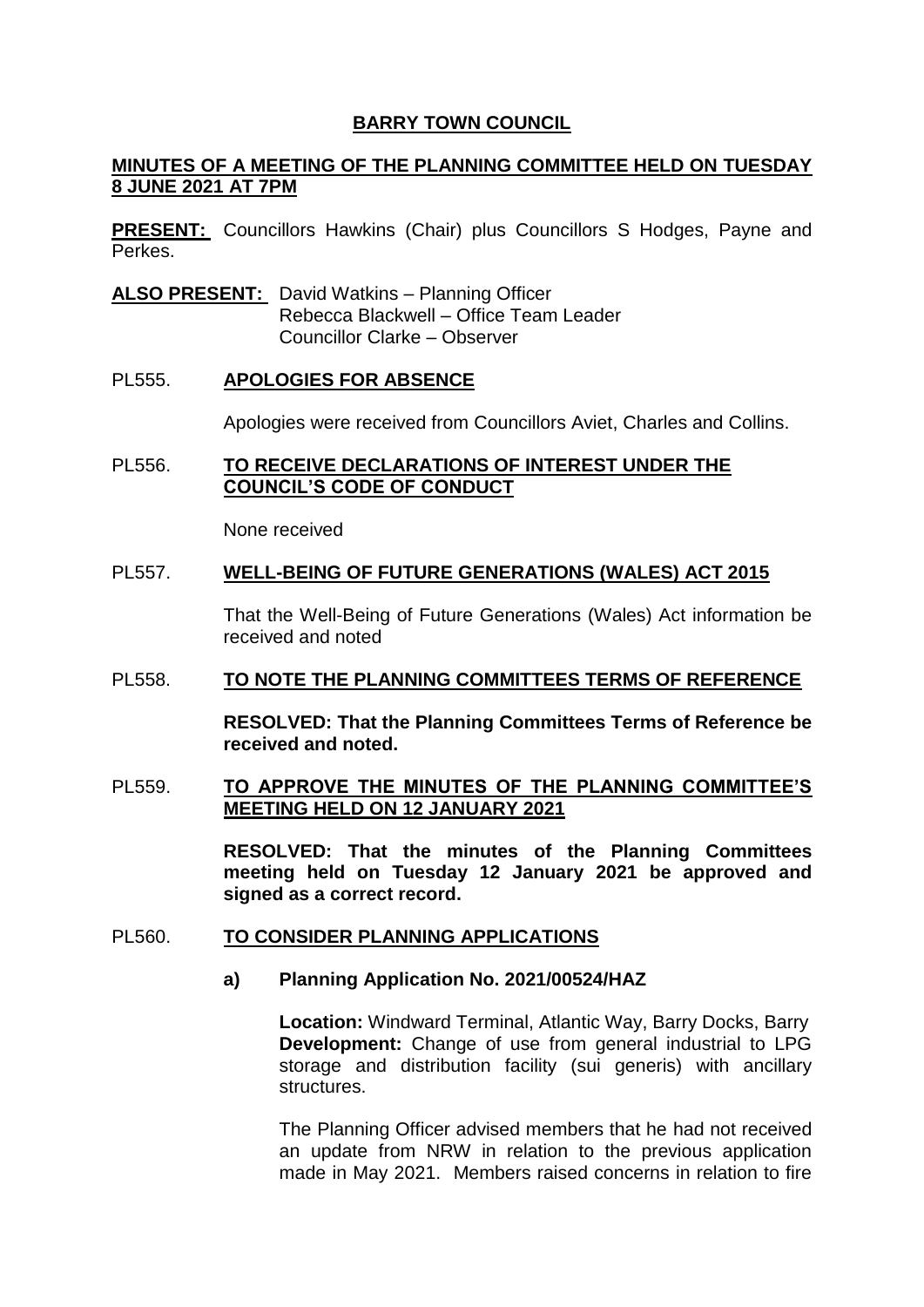safety and the proposed development being in a COMAH site. Members also raised concerns to the close proximity to residential areas and that it does not comply with the policy and guidelines advocated in the Well Being and Future Generations (Act) 2015.

**RESOLVED: Barry Town Council strongly objects to the proposed development for the following reasons;**

- **The Hazardous Subsistence's Consent application is premature as the applicants have failed to provide satisfactory information and details as are required by a statutory consultee- i.e. Natural Resources Wales and the Vale of Glamorgan Drainage department.**
- **The proposed development will be detrimental to the current residential amenity enjoyed by local residents by virtue of noise; traffic flows and general disturbance.**
- **The proposed development does not comply with the policy and guidelines advocated within The Well Being and Future Generations (Wales) Act 2015.**

# **b) Planning Application No. 2021/00636/FUL**

**Location:** 17, Clement Place, Barry **Development:** Demolish existing lean-to conservatory and utility room and construct a rear single storey extension with dormer bedroom above

# **RESOLVED: No objections**

#### **c) Planning Application No. 2021/00671/FUL**

**Location:** 12, Pontypridd Road, Barry **Development:** Proposed velux loft conversion and alteration to main access from side elevation to front elevation

**RESOLVED: No objections subject to the satisfaction of the Vale of Glamorgan Highways department regarding the new vehicular access off Pontypridd Road, Barry.** 

#### **d) Planning Application No. 2021/00680/FUL**

**Location:** 5, Plas Gwernen, Barry **Development:** Single storey extension to rear elevation

#### **RESOLVED: No objections**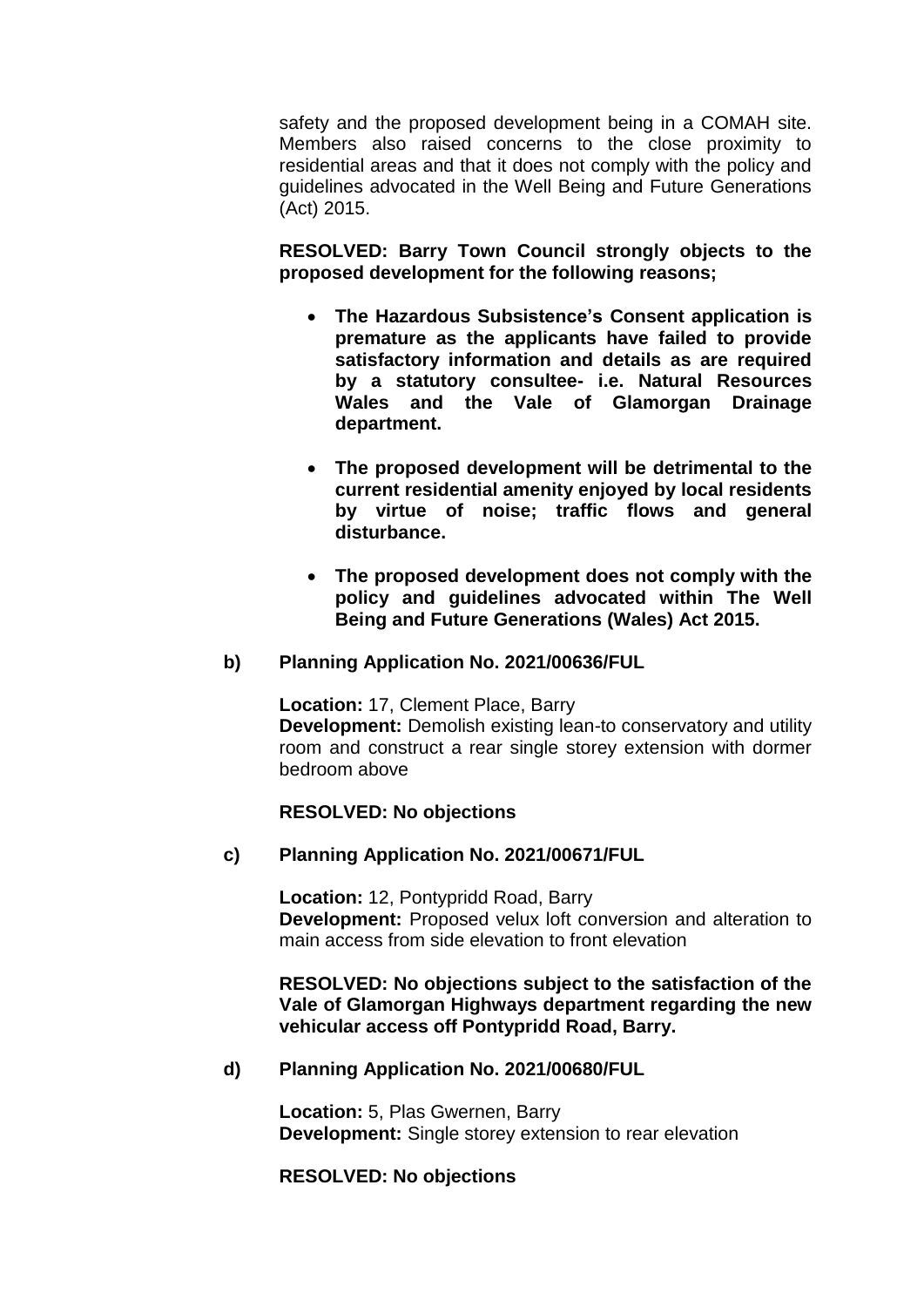# **e) Planning Application No. 2021/00692/FUL**

**Location:** 9, White House, Barry **Development:** Installation of a wooden shed on a concrete pad at the end of an existing driveway

### **RESOLVED: No objections**

## **f) Planning Application No. 2021/00696/FUL**

**Location:** 25, Dudley Place, Barry **Development:** Proposed single storey side extension

**RESOLVED: No objections subject to the development being of matching finishes and materials to that of the existing dwelling.** 

# **g) Planning Application No. 2021/00697/FUL**

**Location:** 90, Lakin Drive, Barry **Development:** Proposed single storey side extension

The Planning Officer raised concerns in relation to the visibility splay from the junction of Lakin Drive and Buckingham Place.

**RESOLVED: No objections subject to the satisfaction of the Vale of Glamorgan Highways Department.** 

# PL561. **TO CONSIDER PLANNING APPLICATIONS TABLED**

#### **RESOLVED: None**

# PL562. **LOCAL PLANNING AUTHORITY DECISIONS**

**RESOLVED: That the Local Authority Decisions be received and noted.** 

PL563. **TOWN AND COUNTRY PLANNING (DEVELOPMENT MANAGEMENT PROCEDURE) (WALES) ORDER 2012 CONSULTATION BEFORE APPLYING FOR PLANNING PERMISSION NOTICE UNDER 2D (TO BE SERVED ON SPECIALIST CONSULTEES, AS DEFINED BY ARTICLE 2(1) OF THE TOWN AND COUNTRY PLANNING (DEVELOPMENT MANAGEMENT PROCEDURE) (WALES) ORDER 2012)**

a) Pre-application Consultation on Court Road Depot, Barry

Members were provided with the details of a proposed new pupil referral unit school.